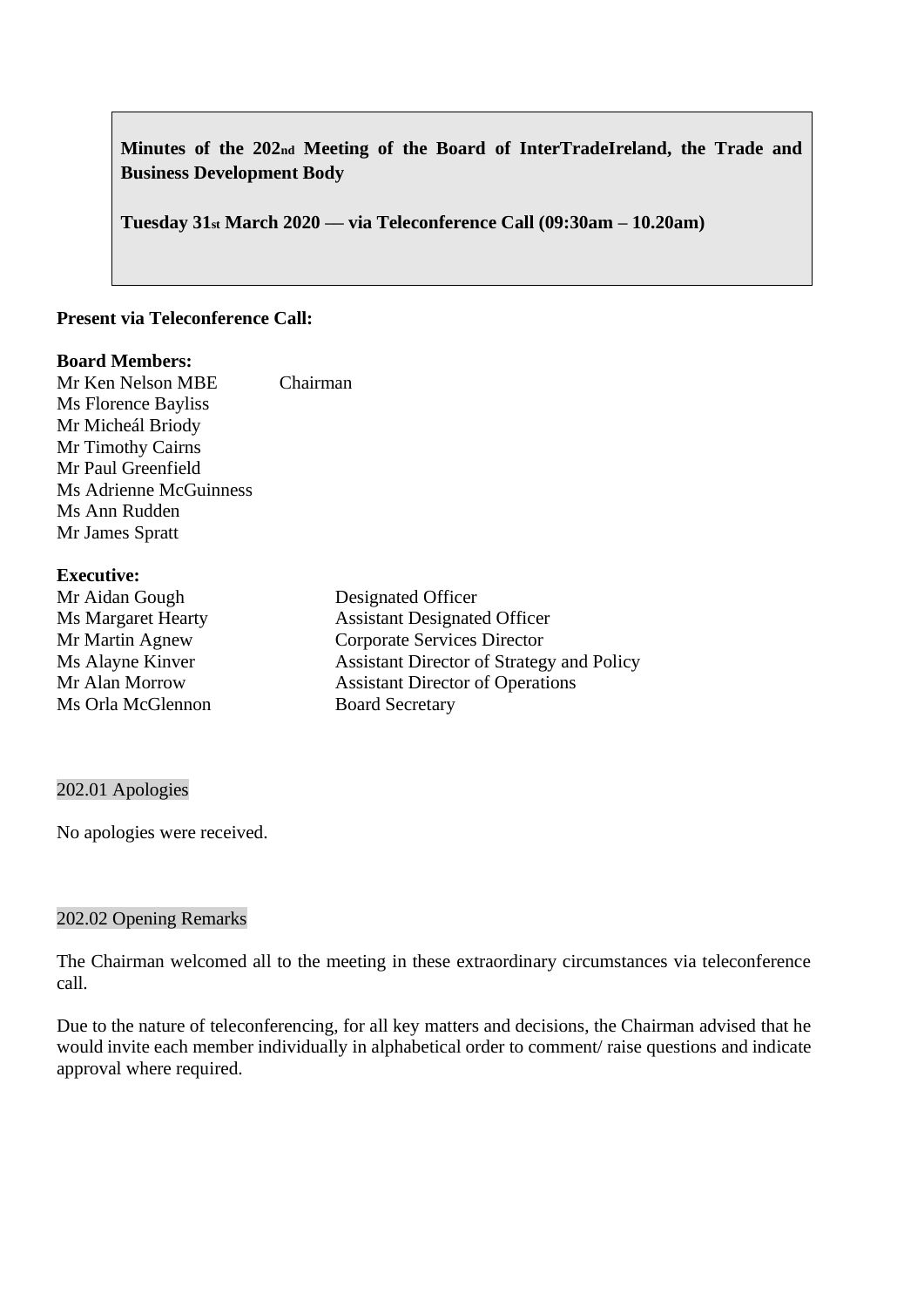## 202.03 Conflict of Interest

The Chairman asked members to declare any conflicts of interest relating to today's agenda. Mr Nelson declared a potential conflict of interest arising from his position as CEO of LEDCOM, which is a member organisation of Enterprise Northern Ireland and is involved in the delivery of the Co-Innovate programme. Mr Greenfield declared a potential conflict of interest arising from his position as a member of the Peace IV Working Group. Mr Briody also declared a potential conflict of interest arising from his position as CEO of Silver Hill Foods, which is involved with the Co-Innovate programme. Ms Ann Rudden declared a potential conflict of interest arising from her position as founder and MD of Áine Hand Made Chocolates which is a participant on the Co-Innovate programme.

No other conflicts were declared.

#### 202.04 26th November 2019, 28th January 2020 and 25th February 2020 Board Minutes

The minutes of the  $26th$  November 2019, 28th January 2020 and  $25th$  February 2020 Board meetings were agreed as a true record of the meetings and were unanimously approved by the Board and would be signed and authorised by the Chairman at a later date.

#### 202.05 Matters Arising

Mr Gough advised that there were no matters arising from the last Board meeting.

## 202.06 Chairman's Business

The Chairman welcomed Ms Bayliss and Ms McGuinness to the Board following the recent ratification of their Board appointments by the NSMC. The Board noted the revised quorum of five Board members.

Board members unanimously confirmed their approval of continuing to conduct Board meetings via Teleconference/online calls for the foreseeable future and unanimously approved the option of considering decisions by written procedure going forward.

The Chairman reported that he, Aidan and Margaret had met with DfE Minister, Diane Dodds and he had recently attended the Ulster Society, Chartered Accountants Ireland Dinner.

## 202.07 Designated Officer Report

Mr Gough gave an update on the Body's quick response to the Covid-19 pandemic including staff safety, contingency planning and supporting businesses who are currently on our programmes. He advised that although the switch board continues to be manned, all staff are working remotely. Contingency plans are now in place to enable us to function appropriately and ensure that we continue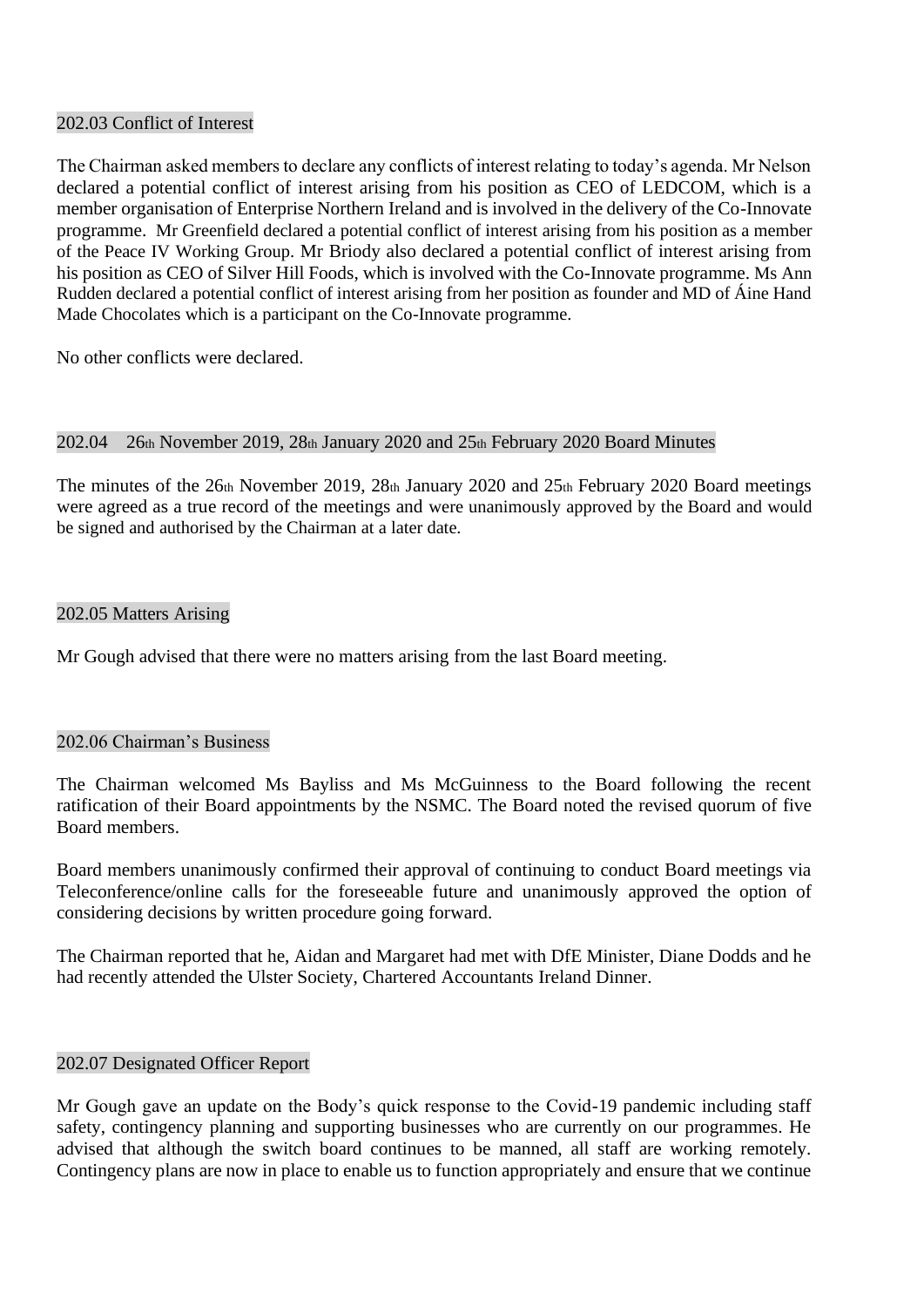to deliver our supports to businesses. Mr Gough reported that new procedures have been introduced to ease the burden on the companies we support, including more regular payments of claims and the option to extend projects. He advised that the Executive were proposing new pilot initiatives to assist our businesses respond to the current situation which would be outlined by Ms Hearty. Mr Gough advised that the TechIreland database could be used to identify, collect and respond to current business needs and report our findings to both Governments. The Executive will continue to signpost companies to other relevant Government supports on the island. The Board noted the suspension of the next quarterly Business Monitor Survey and the Board encouraged the Executive to find new ways of mining vital information from businesses across the island so that the Body is best placed to provide support for the recovery from this shock. Mr Gough commended the efforts of staff and the Senior Leadership team in adjusting to this new environment.

The Board discussed the current situation and agreed that the real concern for most businesses is cash flow and highlighted the need for the Body to signpost companies to other relevant agency supports including the UK Government's Furlough Scheme. Board members thanked the Executive for their prompt response in a rapidly changing situation.

Ms Hearty reported that Covid 19 is particularly impacting on current Acumen and Fusion projects. Ms Hearty advised that the team has contacted companies supported on our main Trade and Innovation programmes, many of which are experiencing extremely challenging conditions. Our approach is to be flexible and supportive to live companies and directing and signposting them to new emergency Government supports and measures.

Ms Hearty reported that initially the Executive had considered providing 100% salary support to companies for a three-month period, however given the Government intervention to support employees, it was felt that it would be inappropriate for the Body to proceed with this measure at this time. Ms Hearty outlined the various adaptations to existing supports to assist businesses in this evolving crisis, including flexibility in processing payments, facilitating the suspension and extensions to projects.

Ms Hearty presented two pilot proposals for participants on InterTradeIreland programmes:

- Pilot Initiative to support cross border traders to develop an on-line sales platform/presence.
	- o This pilot initiative will support businesses to organise an on-line sales platform. This will be modelled on our Elevate programme where a business will receive up to £2,500 (or euro equivalent) worth of support from an expert to evaluate, advise and help implement an on-line sales platform and process. This pilot will support approximately 140 companies.
- Pilot Initiative Covid 19 Crisis/Risk Management support for cross border traders.
	- o This pilot will assist companies with cash flow forecasting, supplier management, signposting to relevant Government supports and dealing with staffing crisis. This will involve providing support of  $£2,000/€2,250$  using our existing service providers to deal with crisis/risk management issues and be administered similar to the Elevate and Brexit Voucher Schemes. This pilot will support approximately 140 companies.

Ms Hearty advised that the aim of these initiatives is to help secure the survival of businesses live on our programmes and ultimately secure our investment to date. The impact and effectiveness of both pilot supports will be evaluated on an on-going basis.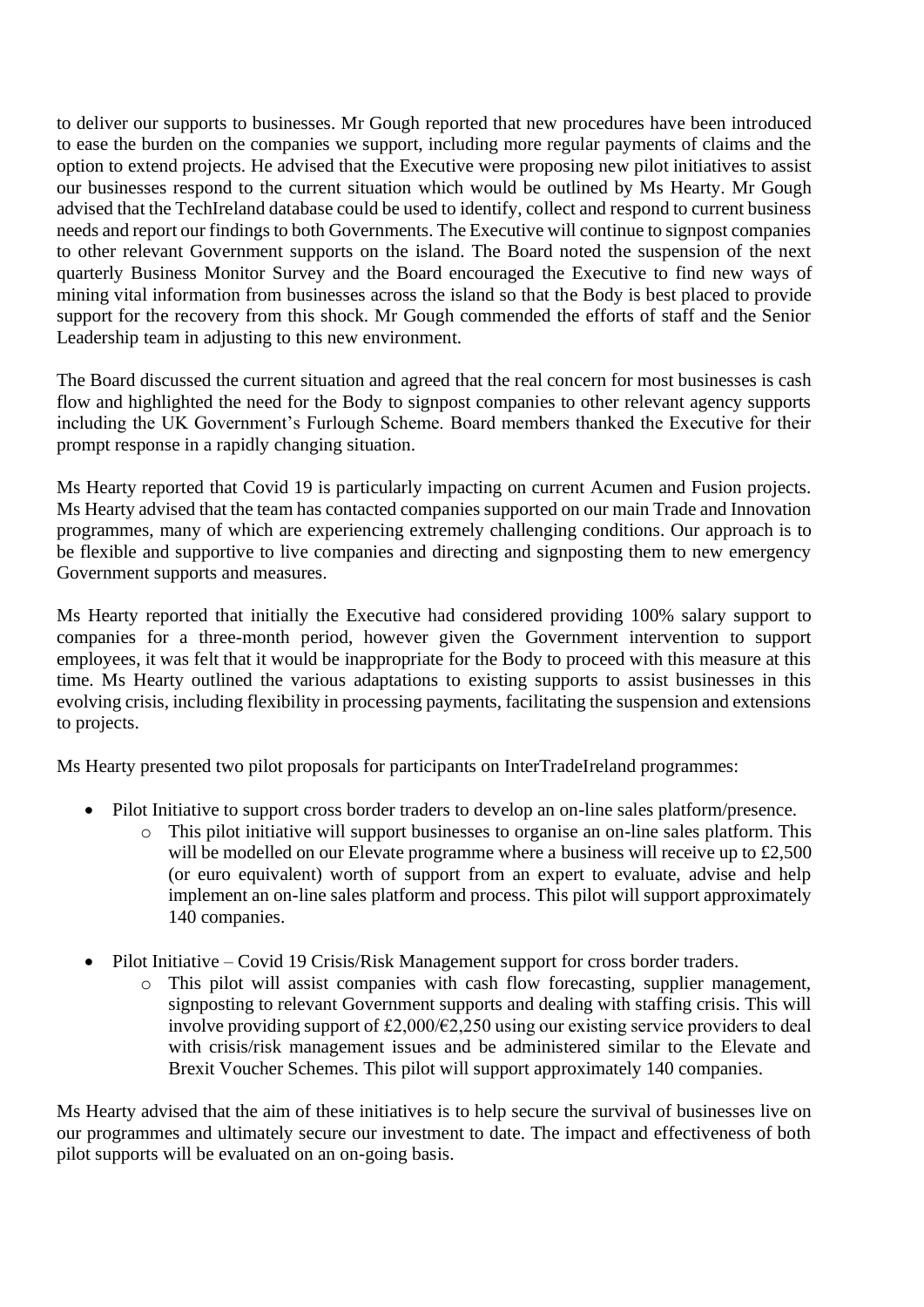The Board discussed the proposals and highlighted the importance of reacting quickly to this evolving crisis and of protecting our investments to date. Due to the nature of teleconferencing the Chairman invited each member individually in alphabetical order to comment/ raise questions and indicate approval where required. The Board unanimously approved funding for the pilot initiative to support cross border traders to develop an on-line sales platform/presence. The Board also unanimously approved funding for the pilot initiative – Covid 19 Crisis/Risk Management support for cross border traders.

The Chairman thanked Mr Gough for his update and the Board noted the Designated Officer's report. The Chairman also thanked Ms Hearty and her team for the work carried out to date on the pilot programmes.

## 202.08 Board Sub Committee Reports

# *Audit and Risk Assurance Committee Report*

Mr Briody reported back from the Audit and Risk Assurance Committee meeting held on 25th February 2020. He advised that the draft 2019 Audit was presented by the NIAO representative.

The RSM representative presented the reports from the recent internal audit of payroll. A 'satisfactory' assurance rating had been awarded, which is the highest level of assurance.

Mr Briody advised that the Committee had reviewed the Risk Register with Brexit risk the highest rank at that time. The Register would be revised to include Covid 19 as the highest risk now.

The Board noted the Audit and Risk Assurance Committee Report and the Annual Report to the Board.

The Chairman thanked Mr Briody for his report.

## *Innovation Sub Committee Report*

Mr Spratt reported back from the Innovation Sub Committee meeting held on  $25<sub>th</sub>$  February and  $27<sub>th</sub>$ February 2020. Six new Fusion applications and one Fusion B2B were considered. Four applications and the B2B project were approved, one was deferred and one was not approved. Mr Spratt advised that the deferred project has since been approved. With regard to the project that was not approved, the Sub Committee was not convinced that the proposed products were sufficiently researched.

The Board noted the Innovation Sub Committee report and the Chairman thanked Mr Spratt for his report.

# *Trade Sub Committee Report*

Mr Greenfield reported back from the Trade Sub Committee meeting held on 25th February 2020. He advised that eleven new Acumen applications were assessed, seven were approved, two deferred and two not approved due to concerns regarding the likelihood of displacement.

The Board noted the Trade Sub Committee report and the Chairman thanked Mr Greenfield for his update.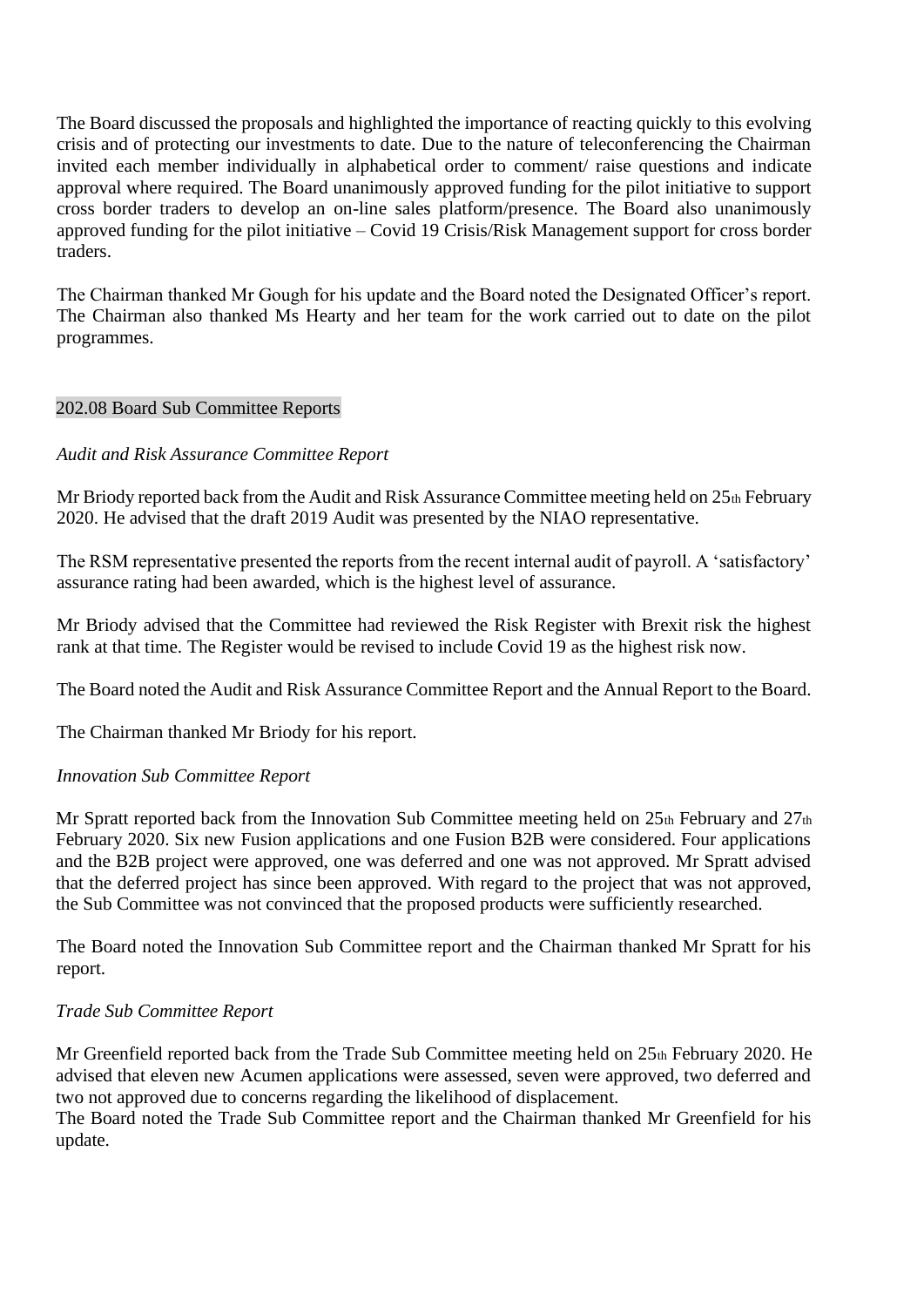#### 202.09 For Consideration, Discussion and Noting.

## *Operations Directorate Progress and Activity Report*

Ms Hearty presented the Operations Directorate Progress and Activity Report. She reported on the successful Venture Capital Conference which took place on 5th March in Belfast. Feedback from those in attendance was extremely positive. The Chairman advised that he had attended the Conference and he had also received excellent feedback from delegates. The Chairman asked that the Board's thanks be passed on to all staff involved in the event.

The Board noted the Operations Directorate Progress and Activity Reports and the Chairman thanked Ms Hearty for her update.

## *Co-Innovate Programme Update*

The Board noted the Co-Innovate Programme Update as presented in the Board papers.

## *Governance and Financial Matters*

Mr Agnew presented the Governance and Financial Matters report. He advised that the Risk Register had been updated to include the Covid 19 crisis. Mr Agnew updated the Board on the main elements of the Body's business continuity planning and Covid 19 response reflecting the importance of staff safety and welfare. He reported that the Body's IT systems are operating well with all staff working remotely and regularly receiving ongoing HR support and guidance. Payments to suppliers and businesses supported by InterTradeIreland are being processed on a flexible and frequent basis. The monthly payroll will be processed and paid as normal. The 2019 external audit fieldwork and next internal audit are being carried out remotely, with documentation being exchanged and queries resolved via email.

Mr Agnew gave an overview of the Body's financial out-turn and advised that the ongoing Covid 19 situation will have an impact on expenditure this year and will likely impact spend in 2021. He highlighted the importance of ongoing monitoring of expenditure.

The Board noted the Governance and Financial Matters report. The Chairman thanked Mr Agnew for his report and the actions taken to date in respect of Covid 19.

## *Tenders and Variations to Letters of Offer/Appointment*

Mr Agnew advised that there were no requests to go to tender or variations to letters of appointment.